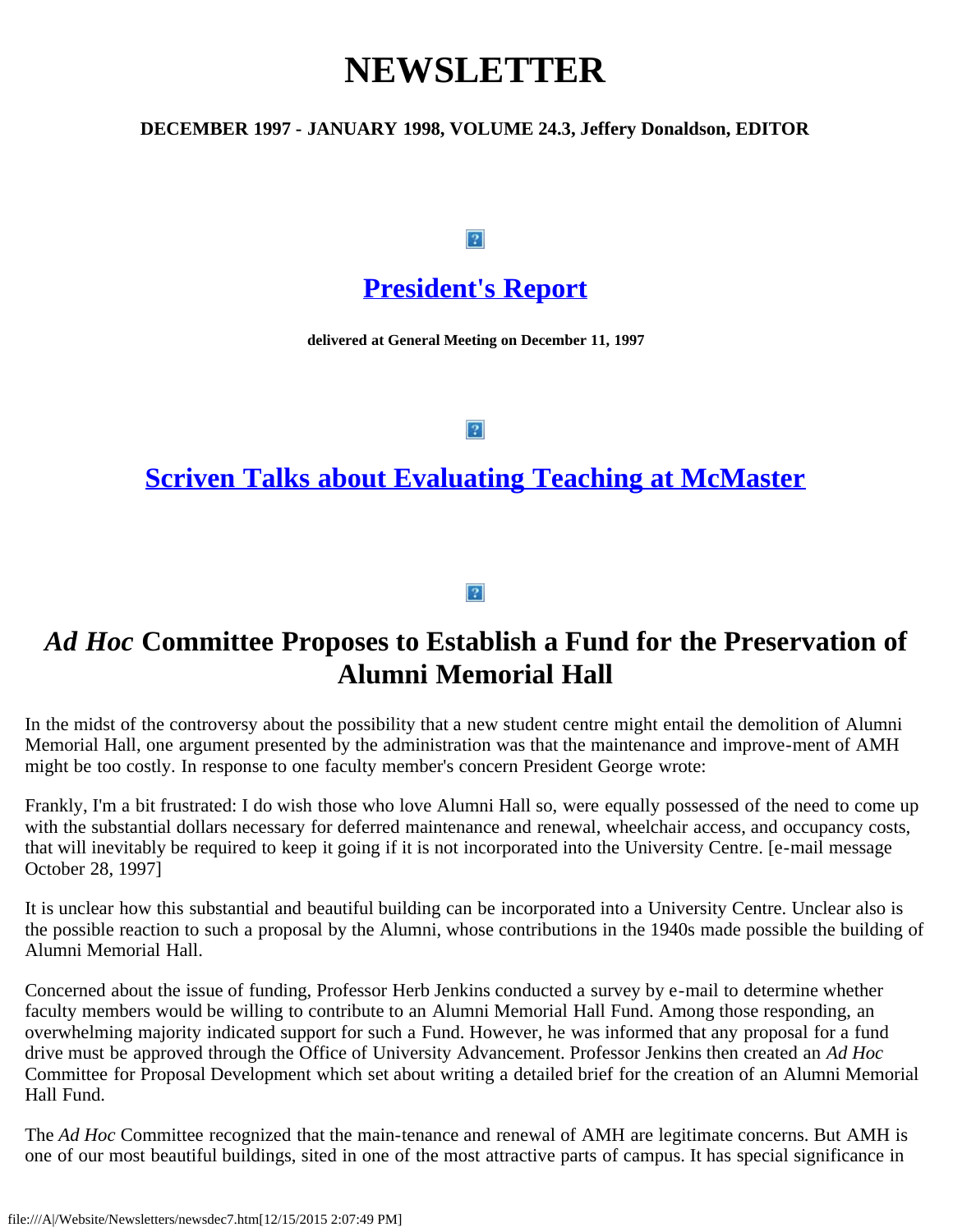the history of McMaster University because it was built as a result of contributions from hundreds of McMaster alumni, as a memorial to our war dead. Later, following a referendum, the alumni generously allowed this landmark building to become the University Faculty Club (with part of the building reserved for the use of the Alumni Association).

It is alarming that although no new referendum has been conducted among our alumni on the possible fate of AMH, consideration is being given to the possible demolition of the building. Disturbing too is the occasional but mistaken complaint that faculty are opposed to the building of a student centre. Our group welcomes the creation of a student centre, but remains unconvinced that such a centre requires the demolition of Alumni Memorial Hall. But it is terribly sad that without adequate consultation this University appears to place real or imaginary cost efficiencies over all other considerations, such as those of tradition, aesthetics, history, and community morale.

Even if AMH is saved from demolition after all, it will still require considerable funding. Under Ontario legislation, public buildings must provide barrier-free access for the handicapped. A study conducted three years ago concluded that the installation of an elevator, together with required structural modifications would cost in the order of \$350,000. And deferred maintenance for the mechanical plant, windows, and so on, would cost another \$150,000.

We are certain that, without prejudice to other fund-raising projects, an Alumni Memorial Hall fund drive would be well-supported by our faculty and staff, by other donors, and by many of our 60,000 living alumni, 25,000 of whom live within the Golden Horseshoe.

Our proposal was submitted to the Office of University Advancement on December 18, 1997, shortly before the Christmas break. We are waiting for a response.

*A. Berland (Professor Emeritus, English & former Dean of Humanities), Chair for the Ad Hoc Committee: B. A. W. Jackson, Professor Emeritus (English), Class of '39 G. R. Hill, University Librarian & President, Faculty Club H. Jenkins, Professor Emeritus (Psychology) & former Director, Arts & Science Programme V. Morrison, retired, formerly Administrative Assistant to the Dean of Humanities.*

### $\left|2\right\rangle$

## **CAUT Conference on Information Technology in Universities**

In late November, representatives from universities across Canada attended a CAUT-sponsored conference on "Information Technology and University Faculty". More than a dozen speakers with diverse backgrounds addressed various aspects of how information technology is transforming university education and changing the role of faculty members. Without exception, all were enthusiastic about the adoption of new computer and communication technologies on campuses, but time and again, each offered their own cautionary perspective. In order to address these concerns, CAUT has begun to develop "model clauses" for inclusion in collective agreements.

Speakers from Acadia, Manitoba, and Queen's shared their first-hand experiences with using technology in the classroom. The consensus was that, used appropriately, it could significantly enhance the teaching and learning experience in a variety of ways. With multi-media, web pages, e-mail, and online chat sessions, there is lots of opportunity for meaningful interaction with students -- perhaps even too much. Since responding to e-mail and preparing multi-media lectures can take considerably more of a faculty member's time, it becomes important to manage expectations of students, especially in large classes, to prevent faculty being overwhelmed.

With some universities requiring each student to purchase a lap-top computer, there is increased pressure to use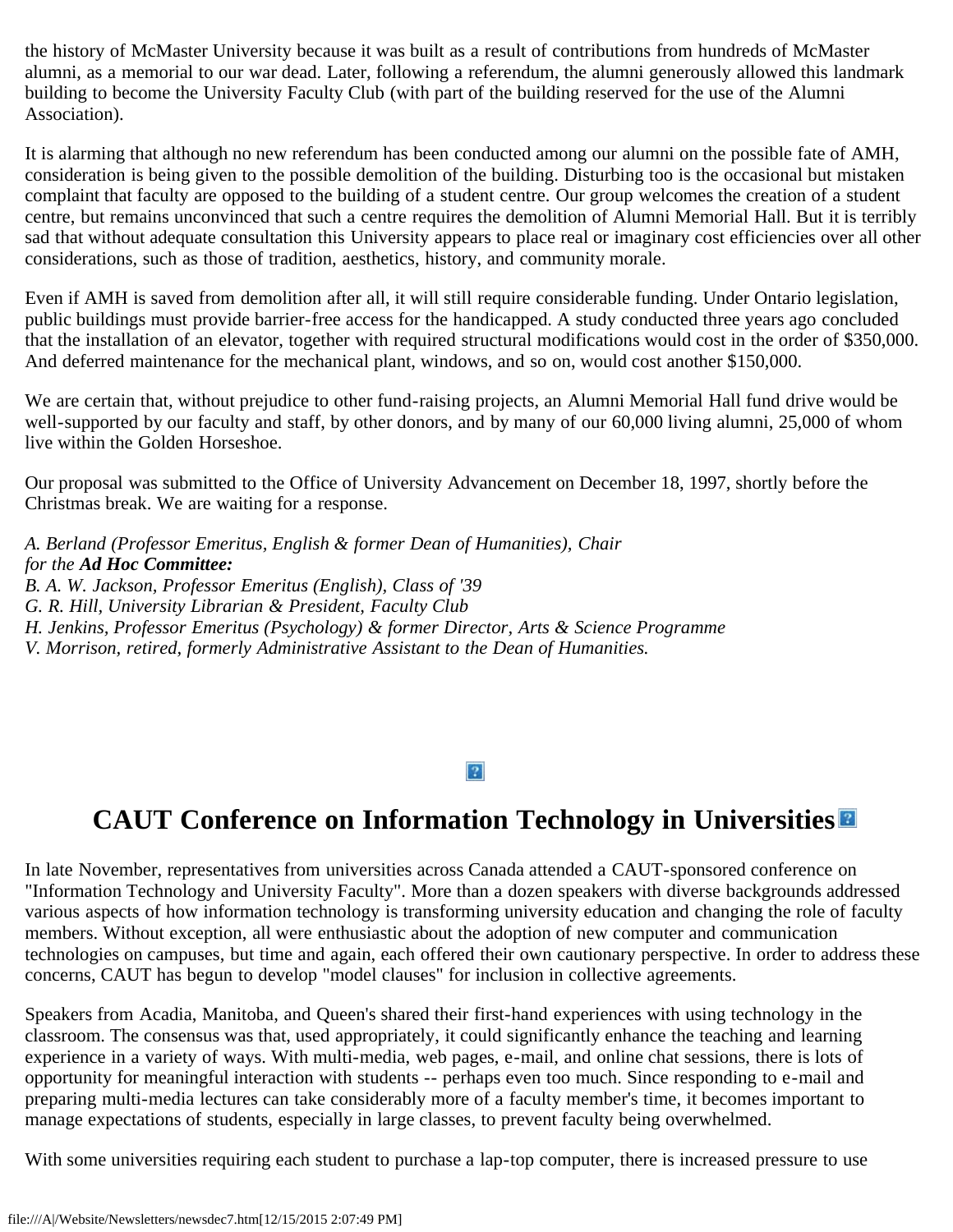technology in teaching and since that burden often falls on younger, untenured faculty members, there is a need to have policies that ensure appropriate credit for this kind of work. Once prepared, multi-media teaching materials may also have commercial value, so it becomes important to establish ahead of time, whether the faculty member or the university retains the copyright.

Several speakers expressed concern about what they described as an increasing focus on university education as mere information delivery, with students viewed as customers, rather than a transformative process that imbues students with knowledge, understanding, and critical thinking skills. As more teaching materials are available in interactive, multi-media formats, the role of faculty members will become less central. For faculty members who would prefer to spend their time on research rather than teaching, buzz phrases that refer to them as a "guide on the side", rather than the "sage on the stage" may seem appealing. With fixed budgets, and increasing technology costs, however, reducing the number of faculty members may make good economic sense. In addition, according to this perspective, the more information that becomes available electronically over the Internet, the less essential any individual institution's library becomes.

The increasing number of academic journals that publish articles electronically is a good example of how new technology can create both benefits and potential pitfalls. Once in digital form, peer-reviewed scholarly works can reach a wider audience, more quickly and with improved searching, cross-referencing, and so on. But publishing companies can only create value by **limiting** access to information and charging high access fees. This potential conflict of interest has recently motivated some scholarly societies to take control of their field's journal back from their publisher.

For librarians there is concern whether they will have the facilities to allow patrons to access the new electronic journals and online databases. There is also a new concern -- liability. Whereas traditional library holdings have gone through a careful selection process, when it comes to the Internet, it seems that anything goes. Should the library filter or block access to offensive or illegal content on the Internet?

A related question is whether computer communications should be monitored. There is, it seems, very little legal protection when it comes to the privacy of your e-mail or your web-surfing habits, so faculty members may only have the level of electronic privacy they are able to negotiate.

The CAUT has begun a process of formulating "model clauses" for inclusion in collective agreements in order to ensure faculty members can enjoy the benefits of information technology, while protecting against potential risks. For example, draft versions circulated at the conference dealt with distance education, academic freedom in choice of teaching technologies, recognition of electronic peer-reviewed journals, privacy of e-mail and other transactions.

> *David Jones Computer Science*

 $|2|$ 

## **CAUT Librarians Meet in St. John's**

Forty librarians from universities across Canada gathered in sunny St. John's, Newfoundland from October 30 to November 1, 1997. The CAUT Librarians' Conference opened with an address by William Bruneau, CAUT President, which outlined six big changes that he saw occurring in Canadian universities and where he felt librarians had an opportunity to take a lead:

1. Universities are being expected to accept *missions* for economic development, student access and job creation and forget their historic mandate.

2. The *demography* of the university is changing.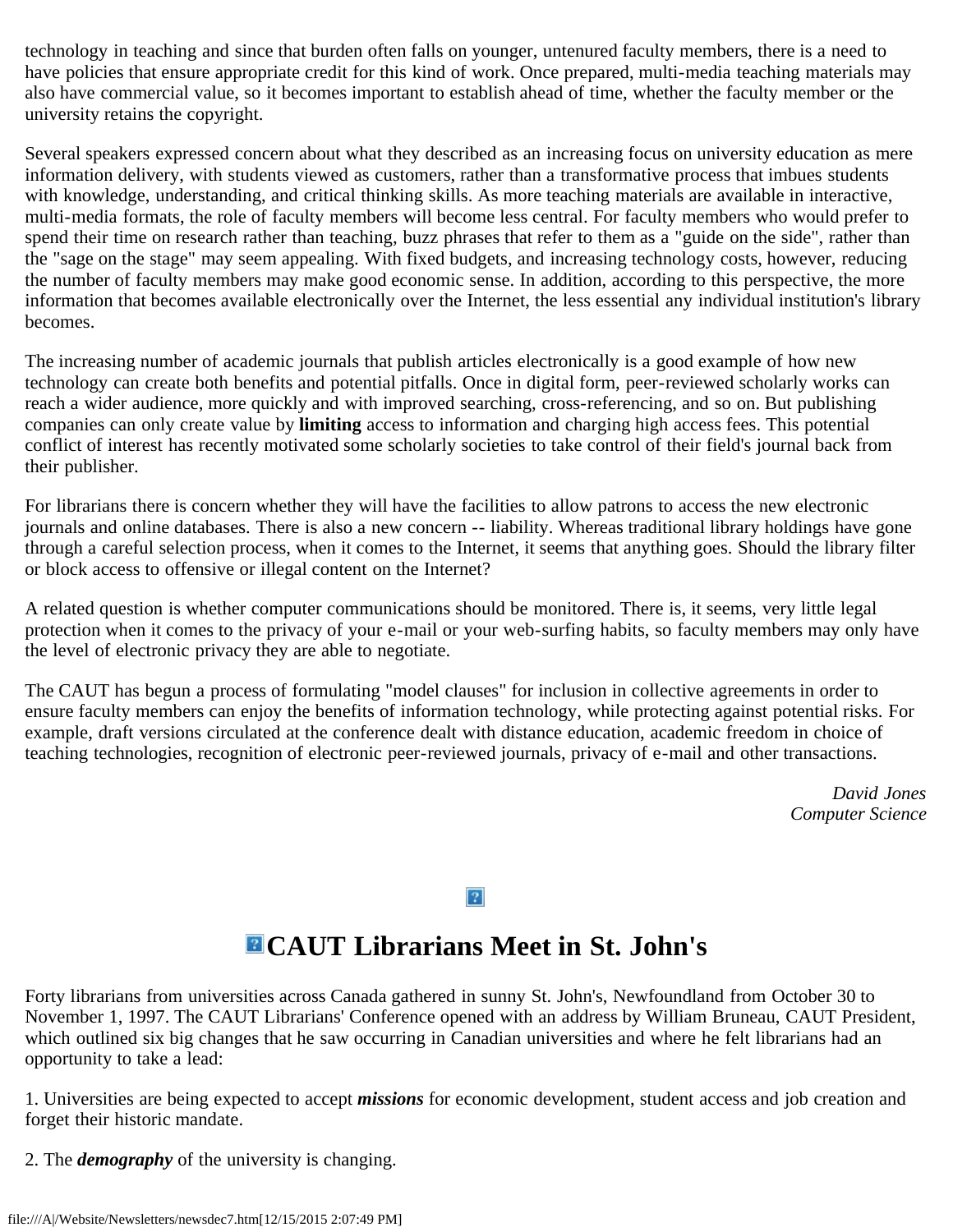- 3. Post-secondary education is being seen as an *industry*, with inputs/outputs, efficiency measures, benchmarks, etc.
- 4. *Governance* is an issue, for example the Technical University of B.C.
- 5. *Budget cuts* are having a major impact.

6. *Life-long education* is a growing trend, and needs to be assessed for effectiveness and expense.

Gloria Leckie from the Graduate Programs in Library & Information Science at the University of Western Ontario gave a thought-provoking keynote address entitled "Librarians in the Academy: Realizing the Potential of the Academic Model." She gave an overview of the nature of university and academic librarianship, discussed the features of the faculty model and the academic status model and the relationship of academic status to job satisfaction. Since librarians at McMaster have recently achieved academic status, this was a timely presentation, and will be invaluable as we begin to define how our academic role will be fulfilled and recognized. Follow-up discussion centred around the need for training to carry out our academic roles, not just as part of the Masters degree programs for new librarians, but as a continuing education opportunity for librarians already fulfilling those roles.

The conference also included sessions on:

- <sup>2</sup> the impact of technology
- <sup>2</sup> copyright issues

**P** negotiations and association activities, including a presentation by Liz Bayley, a member of the MUFA/ Administration Librarians' Negotiating Committee, on the status of librarians at McMaster

- **P** performance reviews and promotion criteria
- **P** mergers and amalgamations rationalization or ruin?
- **a** associations membership and chief librarians
- the four R's (retrenchment, retraining, retirement and renewal), and
- **P** collegiality and governance

A costume party was held on October 31 in celebration of Hallowe'en. The creativity and nerve of the attendees was eye-opening (literally!).

The wrap-up session summarized the major themes of the conference, including the big-business agenda of governments, with demands for accountability, the workload and reduced opportunity effects of budget cuts and staff reductions, the need for librarians to gain and maintain the respect of their faculty colleagues, and the lack of job security and career path advancement. Librarians need to get the big picture, and decide where they want to go and how to get there, and what models they want to follow. They need to

- **take a greater role in academic planning.**
- **P** be proactive and cooperative with other institutions.
- **E** know when to get help and how to get it, for example with collective bargaining or research skills.
- **E** work with faculty to strengthen expectations for scholarship and service.
- **P** get outside the library and make themselves known. They must reestablish collegiality.

The conference was a chance to meet colleagues, exchange ideas, gather information, share problems and successes.

For further information on the conference, or to hear how beautiful and friendly Newfoundland is, please contact Liz Bayley, Health Sciences Library, HSC-2B6, x22545, bayleyl@fhs.mcmaster.ca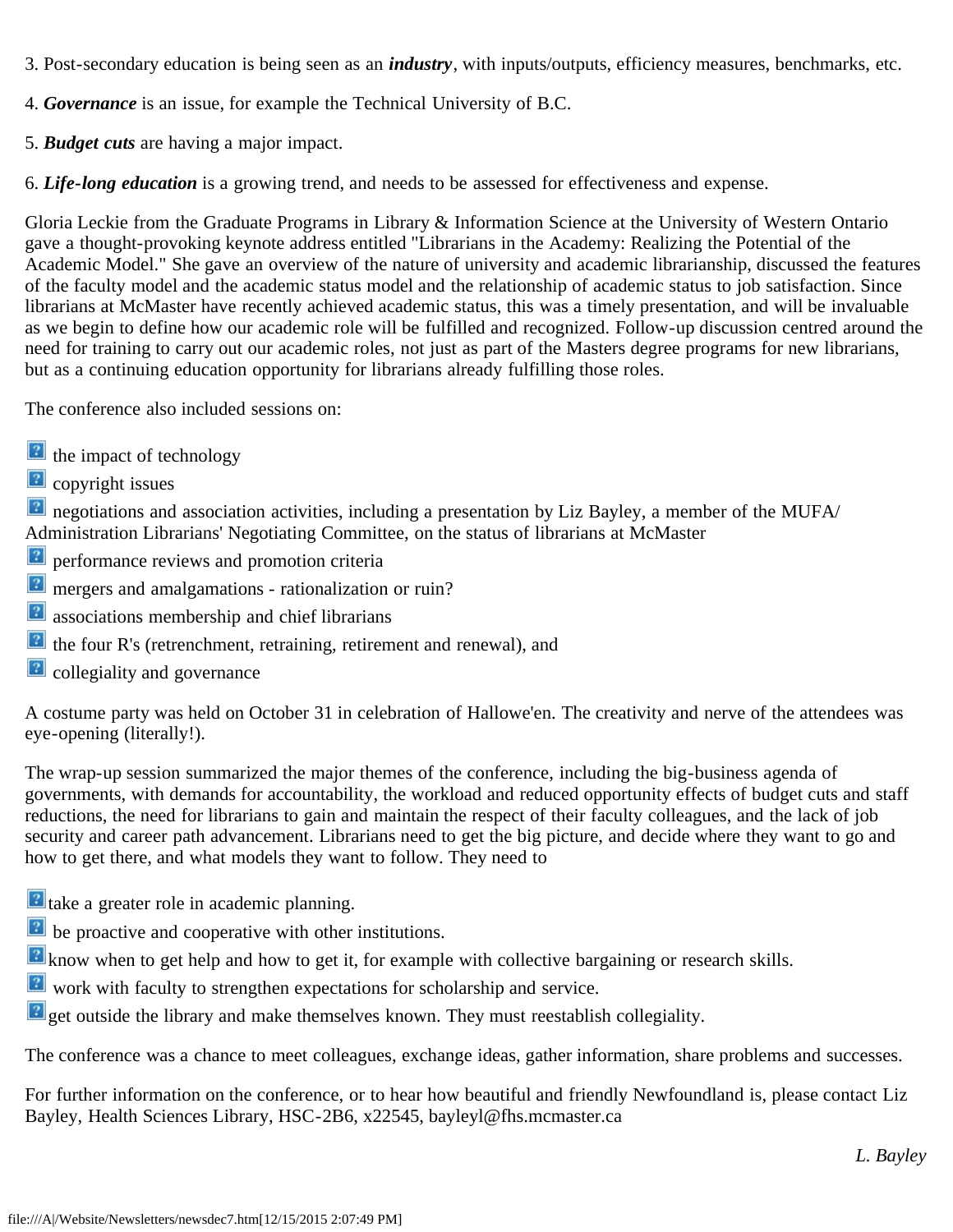#### $\boldsymbol{?}$

## **REMEMBERING**

 $|2|$ 

#### $\boxed{?}$

### **Alan Kay**

#### **Professor Emeritus, Materials Science & Engineering**

#### $|2|$

David Alan Reid Kay made an indelible mark in the general field of chemical metallurgy and thermodynamics of steel-making, in particular. He will be sadly missed by the metallurgical community in Canada and elsewhere.

A graduate of the University of Glasgow, Kay joined McMaster University in 1969 after leaving the United Kingdom where he taught at Sheffield University and worked as a research scientist at AWRE-Aldermaston. He taught chemical thermodynamics to undergraduates as a core subject for years at McMaster. His interest was equally in the application of thermodynamics to steel-making. This led to his close interaction with Dofasco, where he was involved in the process control of Basic Oxygen Furnace steel-making for years.

Alan Kay served on the Faculty Association Executive from 1978/79 to 1981/82 and again in 1989/90. He was Remunerations Chair during that time and gained a reputation for being a tough negotiator.

He was President of the Faculty Club in 1988 and in 1989 and also participated in the organisation of many a Burn's Night Supper. Few who have attended will ever

forget his memorable, spirited Address to Haggis, least of all the Dean of Science attending his first Burn's supper who found himself too close to a flailing Scottish sword for comfort.

Alan Kay was a man of wide ranging interests. He was a formidable snooker player -- a talent he claimed stemmed from his misspent youth. In his retirement he was able to fulfil his ambition to take piano lessons again giving expression to his love of classical and romantic music. This interest in music extended to his involvement as a volunteer with the Canadian Music Competitions which gave him great satisfaction. For many years, however, his consuming hobby was retriever field trialing and he enjoyed competing in trials across Canada with his beloved yellow labrador, Dougal of Minard.

Most of all Kay was the consummate family man who rejoiced in spending time with his wife, children and young grandsons and the family dogs. He is greatly missed by his wife Pamela, his three children Helen, Sally and David, his son-in-law Geoffrey and his grandsons Jack and Reid.

> *Mani Subramanian Department of Materials Science & Engineering*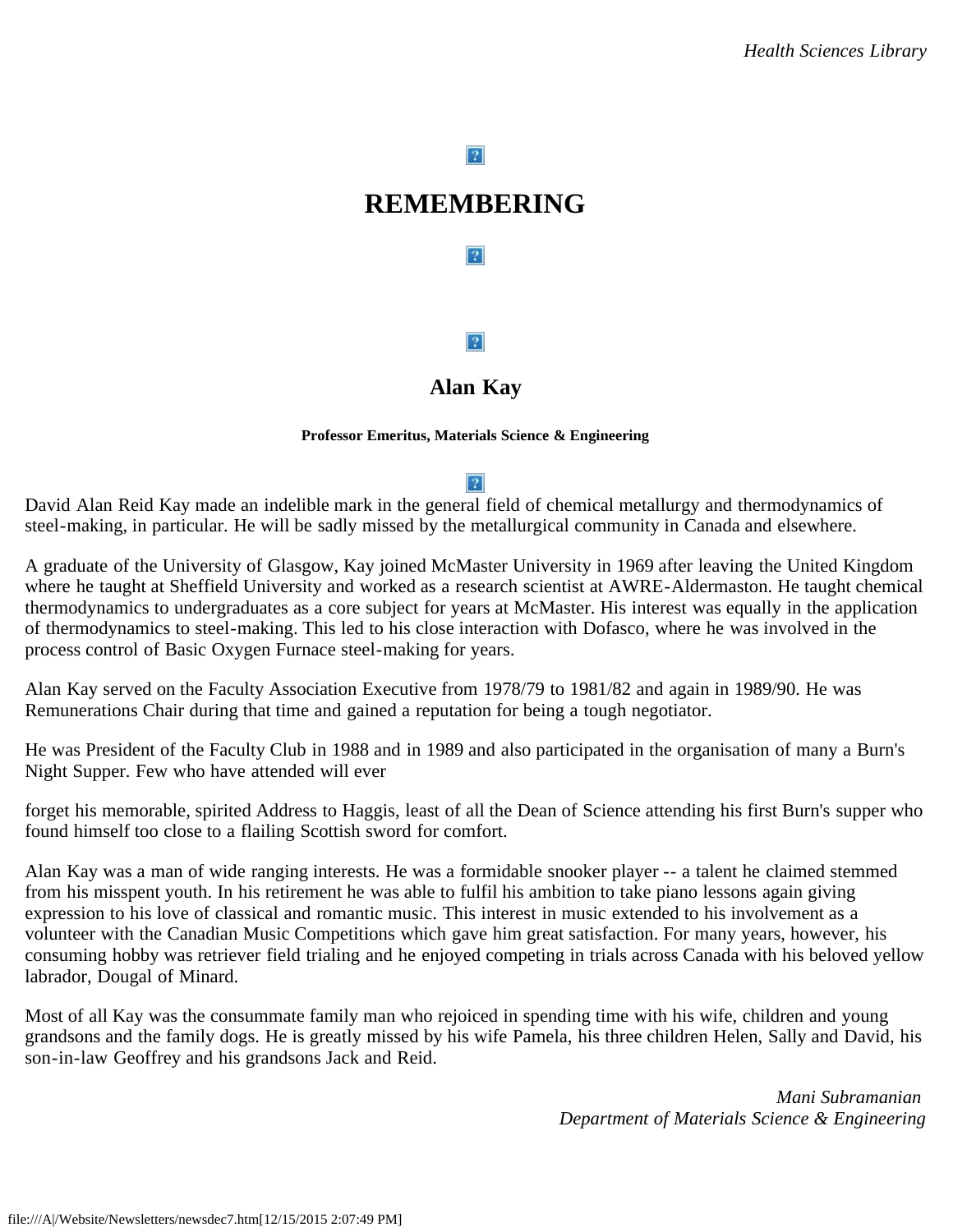#### $\mathbf{P}$

### **John Yarwood**

#### **Department of Chemistry**

#### $\vert$  ?

The University community was deeply saddened to hear of the death of John Yarwood on Christmas Day 1997. John was born in Bristol, England on October 13, 1938, but his family soon moved to South Wales to escape the blitz. John obtained his BSc and PhD degrees at the University of Birmingham in 1959 and 1962. There followed a three-year research fellowship at the University of Alberta with O. P. Strausz and H. E. Gunning studying gas phase kinetics and photochemistry. John joined the faculty at McMaster University in 1965 and has been a dedicated and cherished faculty member in the Chemistry Department for over 32 years. John served as a Dean of Science (Studies) for twelve years, from 1981 to 1993.

The following is the text of a personal memory of my best friend presented at John's funeral service.

Not many days ago we were bidding farewell to our colleague Alfio Corsini, and sitting in my car after the service John and I commented on the dignified eulogy given by Alf's brother. We also recalled the eloquent eulogy given by Colin Lock for Jim Morrison and Pippa Lock's great courage at her father's memorial service. We agreed that neither of us would ever be able to take on such a task. Ironically here I am such a short time later attempting the unthinkable. The last time I stood up for you was six years ago as best man at your wedding. This is a more daunting assignment, but it is an honour to honour you.

Much of what I have to say will be repetitious of what you have already heard. I make no apology for this because it is inevitable. There was no 'side' to John. What one saw, we all saw and it was worth the seeing.

John and I have a friendship which is long-standing, going back 41 years to when we were Chemistry undergraduates at the University of Birmingham, graduating together in 1959. We have now spent over 30 years together as colleagues at McMaster sharing a passion for the discipline we love and an amazement that our enthusiasm for thermodynamics is not more infectious. John's dedicated service at McMaster has been characterised by his enthusiastic teaching and sensitivity to the needs of his students. Always prepared to go the extra mile, his office door was always open to students with problems. This nurturing of students was especially evident during his years as Dean of Studies. John and I have shared courses many times and this has always been a delightful experience. I am so pleased that a scholarship fund in your memory will be announced.

We share many things beyond our discipline. John was not blessed with the singing voice of a Bryn Terfel, but he always sang lustily and loved good music. He also loved books and was an avid collector.

Water has an important place in our collective memory, from the rugged coastline of South Wales, the land of John's youth, to the sparkling sunlit waters of Halls Lake in Haliburton, where three families of physical chemists with their eight daughters spent many halcyon summers. Uncle John was always a great favourite of our children. It was at Halls Lake that, against your better judgement, in very high winds you were my first mate in the maiden voyage of the Marie Claire, the sailing dinghy I had built. I also remember the swamping of the canoe and waterlogging of the cameras on our one and only canoe trip. More recently, the dramatic waters of Colpoys Bay have dominated the picture, the blessed place where John and Barbara have created the cottage of their dreams.

You revel in the beauties of nature, sunsets have always been a particular passion, but you were also moved by the discovery of a wild orchid. I vividly recall your excitement when we experienced the magnificent display of Northern Lights over Colpoys Bay this past Thanksgiving. Neither of us have been tidy gardeners, but you delight in the blossoms of hawthorn and lilac, your beloved spring bulbs and day lilies.

## $|2|$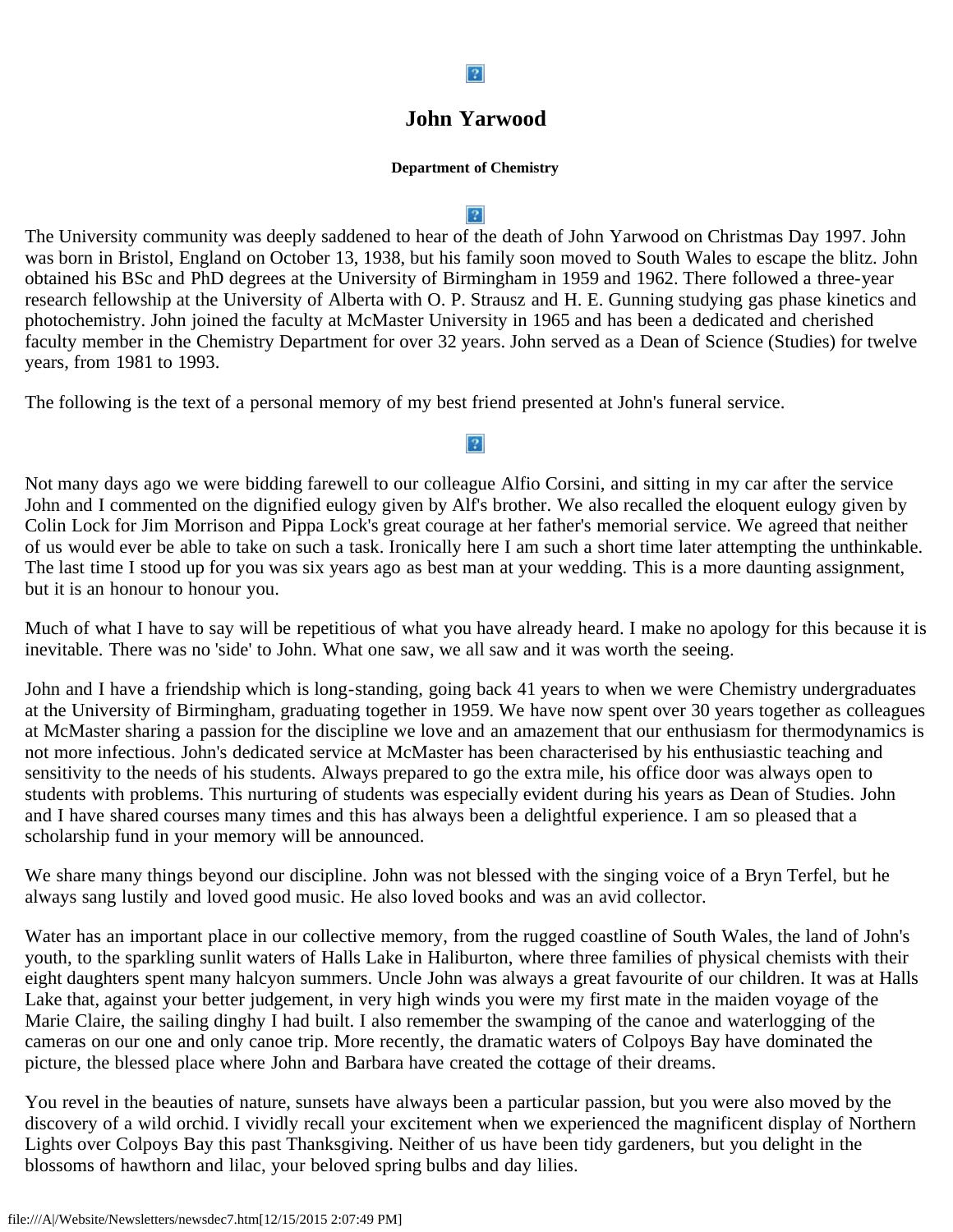I fondly recall our games of tennis and squash. I always claimed that it was the psychology of the game which prevented me from ever winning, but really you were just better than me. I can't recall you ever telling a 'joke' and you would politely smile on hearing those you considered tasteless, but you relish a good story and delight in *bon mots* and clever plays on words. I confess that mine were mostly accidental, but we enjoyed them just the same.

Christmas is a time of family joy and we fondly remember the many Christmas celebrations when the children were young and hosting Christmas Day dinner rotated among our three families. You were always the perfect host.

How can we react to Christmas Day 1997?

We comfort ourselves with the knowledge that you did not suffer long and parted from us at the apex of your life. You shared a love with Barbara the like of which few are privileged to know. Celia, the miraculous fruit of that love, provided a constant source of joy. You were surrounded by many of those closest to you at your dream cottage, the cottage which you and Barbara had worked so hard to renovate this past year, completing the task just two days earlier.

But this comfort does not suffice. Why should the apex have to be a cliff? It is hard to resist feelings of anger that you were not permitted to linger on the crest. Anger that you and Barbara were allowed only six years to cherish each other. Anger that you were not allowed to nurture Celia as she grows to maturity. I promise you, John, that Peter Rabbit will always be a special friend to Celia.

But we also have a problem with anger. The combination of anger and John Yarwood is not appropriate. You have always been 'slow to anger'. In fact, the complete picture of love described in Corinthians 13 applies to you John. You were certainly never 'puffed up' -- I've always loved that about you.

If not anger, how about desolation? If we measure a man by the breadth and depth of the hole he leaves behind in the lives of those he touched, then you were a giant. I was counting on enjoying at least 30 more

years of our deepening friendship. Where else will I find your wise counsel?

We may never fully understand Christmas Day 1997, but I swear that every Christmas Day for as long as I live will be doubly joyful. Joy in celebrating the birth of our Saviour, and joy in celebrating the life of John Yarwood -- a life well lived!

Dear John, We love you. God bless you and those you love.

*Peter T. Dawson, Department of Chemistry*

*[Tax-deductible donations can be made payable to the John Yarwood Memorial Fund - McMaster University and sent to the Development Office, c/o The Memorial Gift Officer, CNH 111.]*

### $|2|$

### **Elaine Nardocchio**

**Department of French**

 $|2|$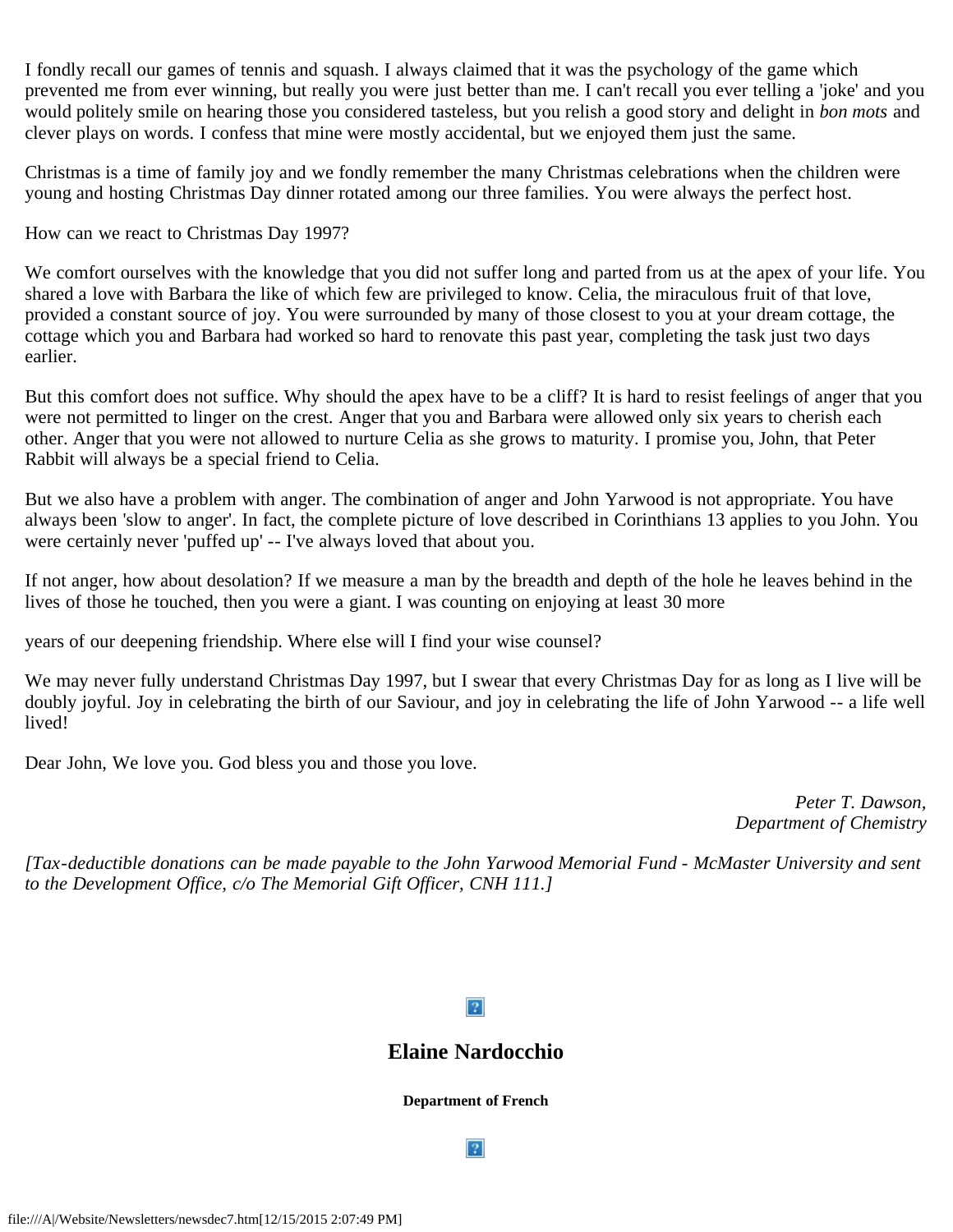Elaine Nardocchio passed away on January 3, 1998. She will be sorely missed by her Department colleagues, her many friends in other Faculties at McMaster, as well as by scholars all over Canada, North America and Europe.

From 1973 on, when she joined our Institution, she was an extremely active faculty member who fulfilled distinct responsibilities, both within and outside McMaster.

She was Chair of the French Department from 1990 to 1993 and almost simultaneously assumed the national responsibilities of Vice-President of the Canadian Federation for the Humanities (1991-93). In 1994-96, although she was already battling cancer, she was elected President of the same Federation and continued to conduct a demanding schedule of meetings both in Ottawa and elsewhere in Canada. Because she believed in the usefulness and relevance of computers in the Humanities, she was the founding President of the Ontario Consortium for Computers in the Humanities (1986-89) and founding President of the

Consortium for Computers in the Humanities in Canada. These multiple responsibilities did not prevent her from being the driving force behind the interdisciplinary group Pluralt from 1988 on and organizing a series of special issues in scholarly journals, the latest of which was a reflection upon our complex national situation in present day Canada. More than anything, Elaine believed in Canada, in our capacity as a nation of different communities to forge a thoughtful relationship with Quebec, to face our ethical and political responsibilities toward First Nations (our first hosts as she often reminded us), and to continue being the multicultural nation we have so successfully chosen to be in this century.

Her social, intellectual and political stands never veered from these initial convictions. Especially because of her integrity and courage, we will all miss her.

> *Caroline Bayard Department of French*

 $|2|$ 

## **THE SECOND UNPAID DAY OFF FOR FACULTY IS ON THURSDAY, APRIL 9, 1998**

## **CHANGES IN TAKE-HOME SALARY**

**Payment of CP/M for 1996 merit began on January 1, 1998 (normally paid on the previous July 1)**

#### $|2|$

**AS PhD CANDIDATES WE WERE EAGER FOR THE TITLE "DOCTOR" -- UNTIL ONE NEWLY DEGREED** PROFESSOR SHARED HIS STORY. A FRIEND HAD CALLED HIS HOME AND ASKED, "IS THE DOCTOR IN?"

THE PROFESSOR'S TEN-YEAR-OLD SON REPLIED, "YES, BUT HE'S NOT THE KIND WHO CAN DO YOU ANY GOOD."

D. Hilkemeier